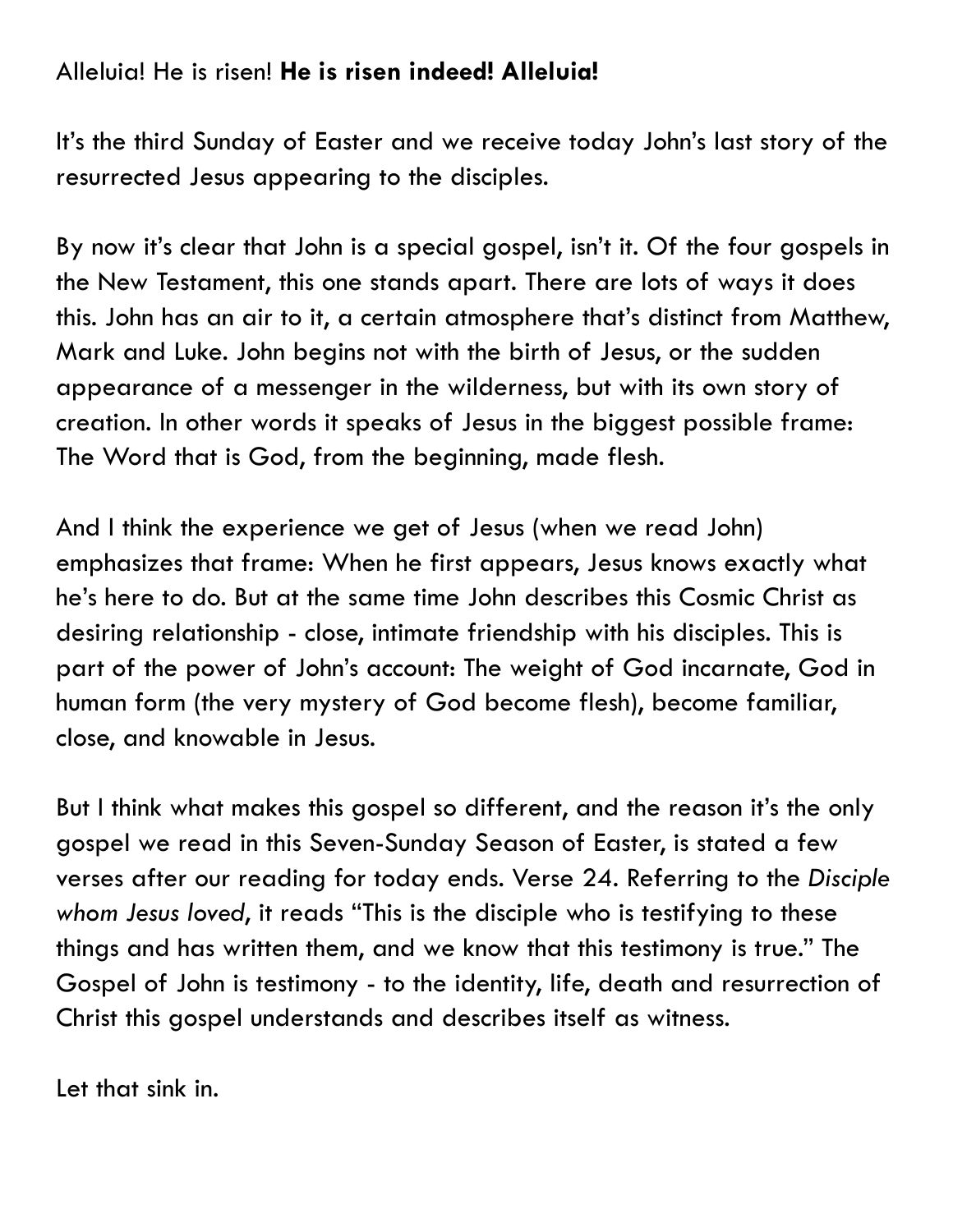Last week we heard the story of the risen Jesus appearing to his male disciples in a locked room. In the presence of the resurrected Christ they were re-created out of the darkness into witnesses. We heard Jesus **send** them as the Father first sent him. And we heard how their re-creation as "sent witnesses" comes from a renewed relationship with Jesus, now risen from the dead.

Our story this week, the last appearance of the risen Christ John describes, centers on Jesus' relationship with Peter. Remember with me back to the night of Jesus' arrest when Peter (having been warned by Jesus who knew what he would do) denied him. You see, Peter's denials of Jesus "before the cock crowed" - denials that Jesus foresaw - would have left Peter feeling unbearably guilty and ashamed. In Luke, the verse following Peter's final denial makes shame clear: "The Lord turned and looked at Peter. Then Peter remembered the word of Jesus." The gravity, the weight, "the eye of the Lord"… So it makes sense to me that (even after being "sent" by Jesus as a witness and even having received the Holy Spirit from him in that locked room) Peter would have wanted to return to fishing.

This was his life before Jesus. It was familiar, and he was good enough at it that he'd made a living. Why not go back to it, at least long enough to figure out what it means to be a witness and what it means that Jesus had "sent" him. It seemed a good idea to some of the others too. Thomas and Nathanael of Cana in particular.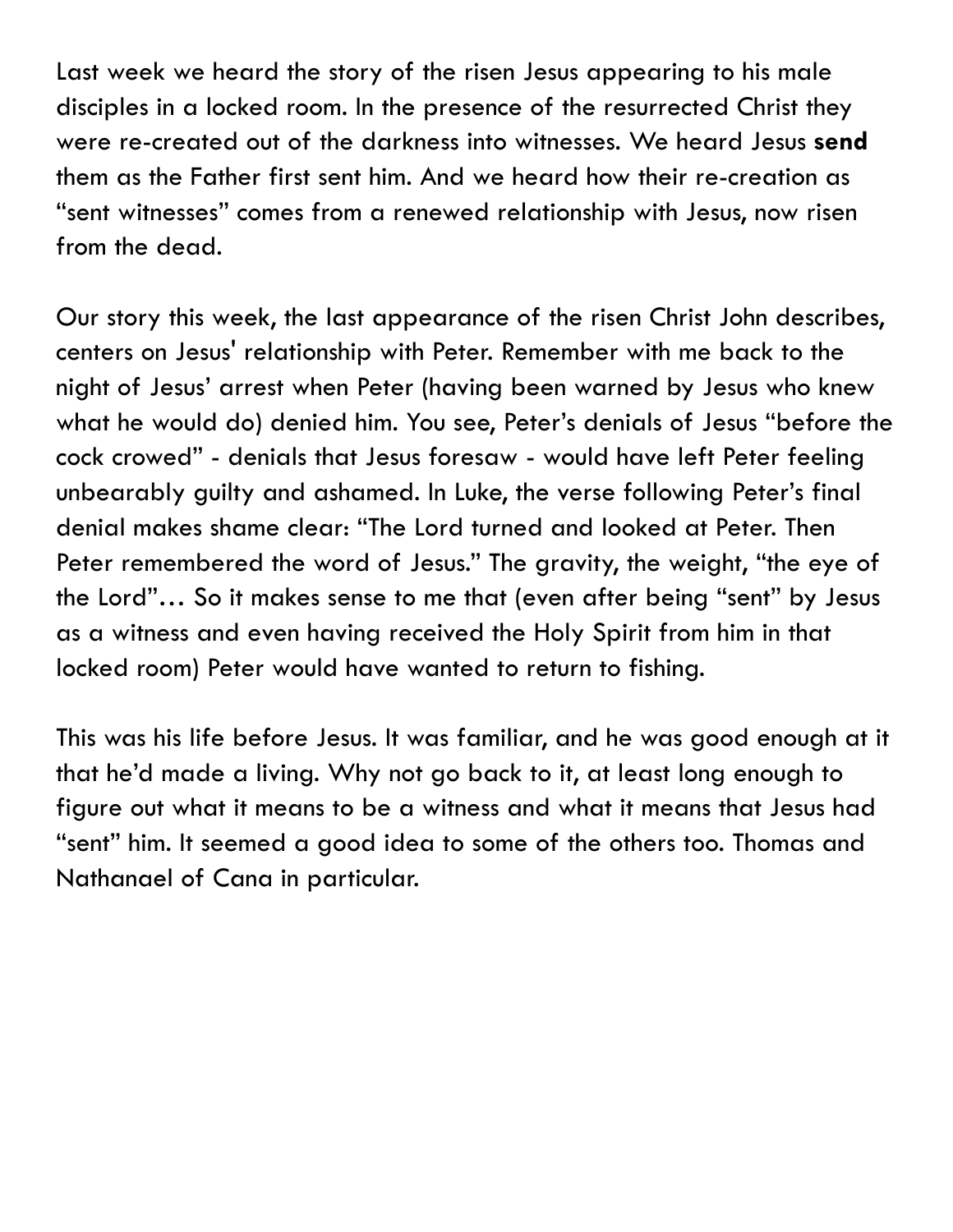We know Thomas well enough after last week. But Nathanael: He is among the first disciples Jesus calls to be a disciple. "Come and see", Jesus invites him. But since then, we haven't seen him - he's not even been named, not until now. So why now? He reminds us of his story - the story of his being called to be a disciple. With Nathanael, John points to what our present story is about: Discipleship. For, while Thomas is feeling great after Jesus came back for him, Peter's discipleship is broken.

We see this in the desperation Peter demonstrates throwing on clothes and jumping out of the boat to swim to shore. We hear it too in another image John gives us to bounce off - that of the charcoal fire they find burning ashore. The only other charcoal fire mentioned in John is the one in the courtyard of the high priest the night Jesus is arrested. It was around that fire in the other three gospels that Peter denies knowing Jesus. But in John, around that same fire, Peter denies being a disciple of Jesus.

This is what's broken Peter's discipleship. This is the story Peter has been telling himself over and over ever since - even in the presence of the risen Christ. That is the story keeping Peter locked in that room while the other disciples rejoice in the light of that fire on the beach.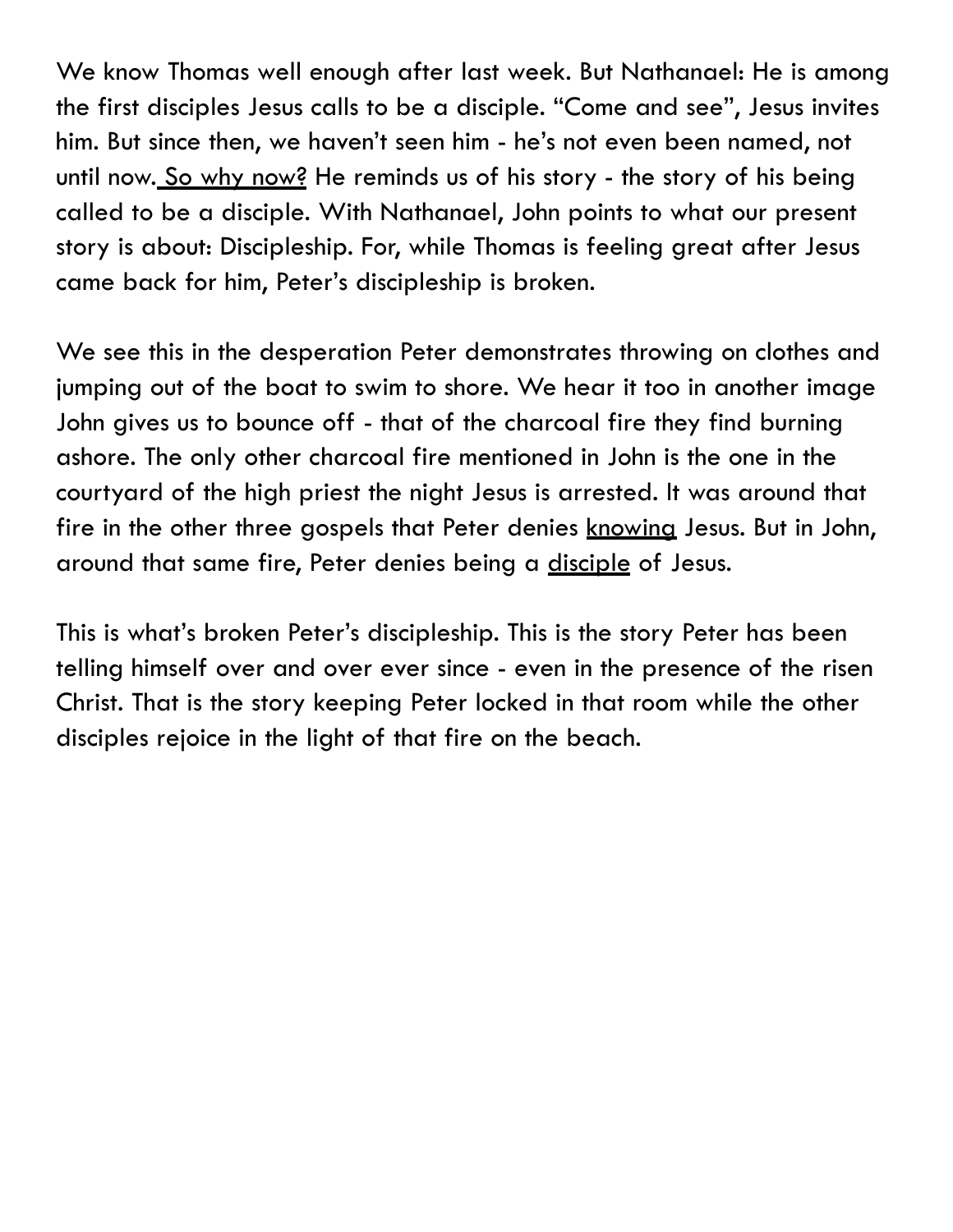And you. What stories do you tell yourself that keep you locked in that room, shuttered and afraid? What have you done that you can't let go, even in the presence of Jesus, risen from the dead? What story keeps you from hearing the "Peace be with you" Jesus greets you with? Whatever it is, however difficult it might be to release, that story that dampens your Spirit, it keeps you immobilized. And rather than bravely stepping *sent* into the unknown, we turn back to the familiar.

So Jesus appears on the shore of wherever it is we're trying to find ourselves again. Jesus comes back for Peter, just as he comes back for you.

Around this charcoal fire, Jesus asks him a poignant question three times: "Simon son of John, do you love me?" And three times Peter tells him - "Yes, Lord; you know that I love you." And three times Jesus replies, "Feed my lambs, tend my sheep." What is Jesus, risen from the dead, doing with Peter?

My dad taught music, directing choirs at a Lutheran high school for almost 40 years. But they also had him teach Latin. I took grade 9 Latin with him and he would begin every class by greeting "Salve discipuli." And the students gathered would reply "Salve magister." Discipuli. Disciple. Student. Follower.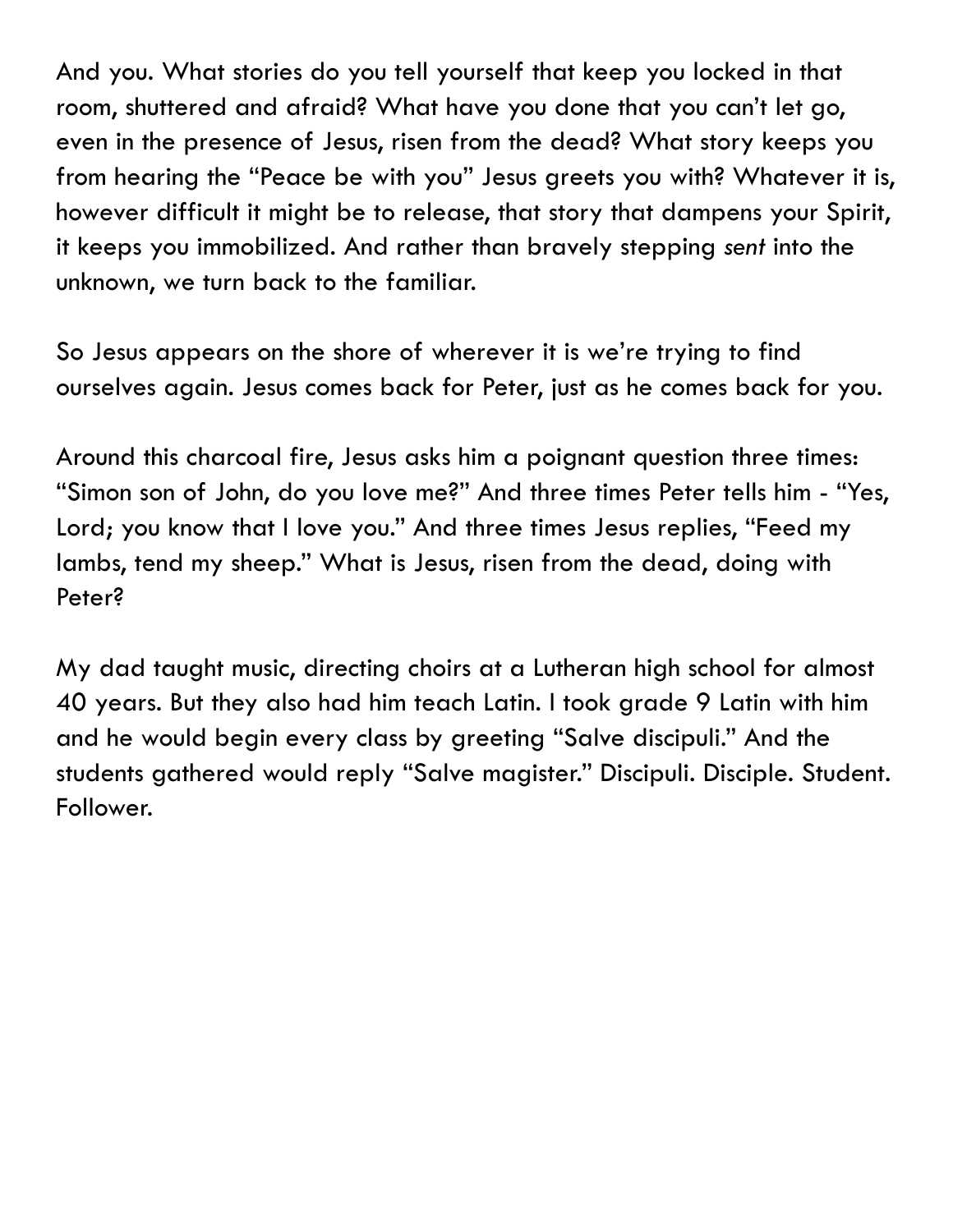With these questions and replies, Jesus was leading, was teaching Peter back to what Peter knew - that he loved Jesus. Jesus was leading and teaching Peter **out or past** his mistakes, his failures - all that continued to hold him captive. Jesus was showing Peter what Jesus still knew - that Peter loved him. Three denials of his discipleship over a charcoal fire. Three affirmations of his love, his discipleship over the same, refining fire. Jesus was leading Peter out of the darkness of guilt and shame into the light of love and calling. A disciple healed, a servant now sent - and sent to be a witness.

Reminding him, in the warmth of relationship and forgiveness, Jesus tells him, "Follow me." To be clear, Jesus was first honest with Peter about what following him would lead to; for following Jesus would eventually lead him to a very similar death. That's a whole other sermon right there - on the reality of what following Jesus as his disciples always means. It's one we may hear before long. But Jesus' renewed invitation to this re-created disciple is clear: "Follow me."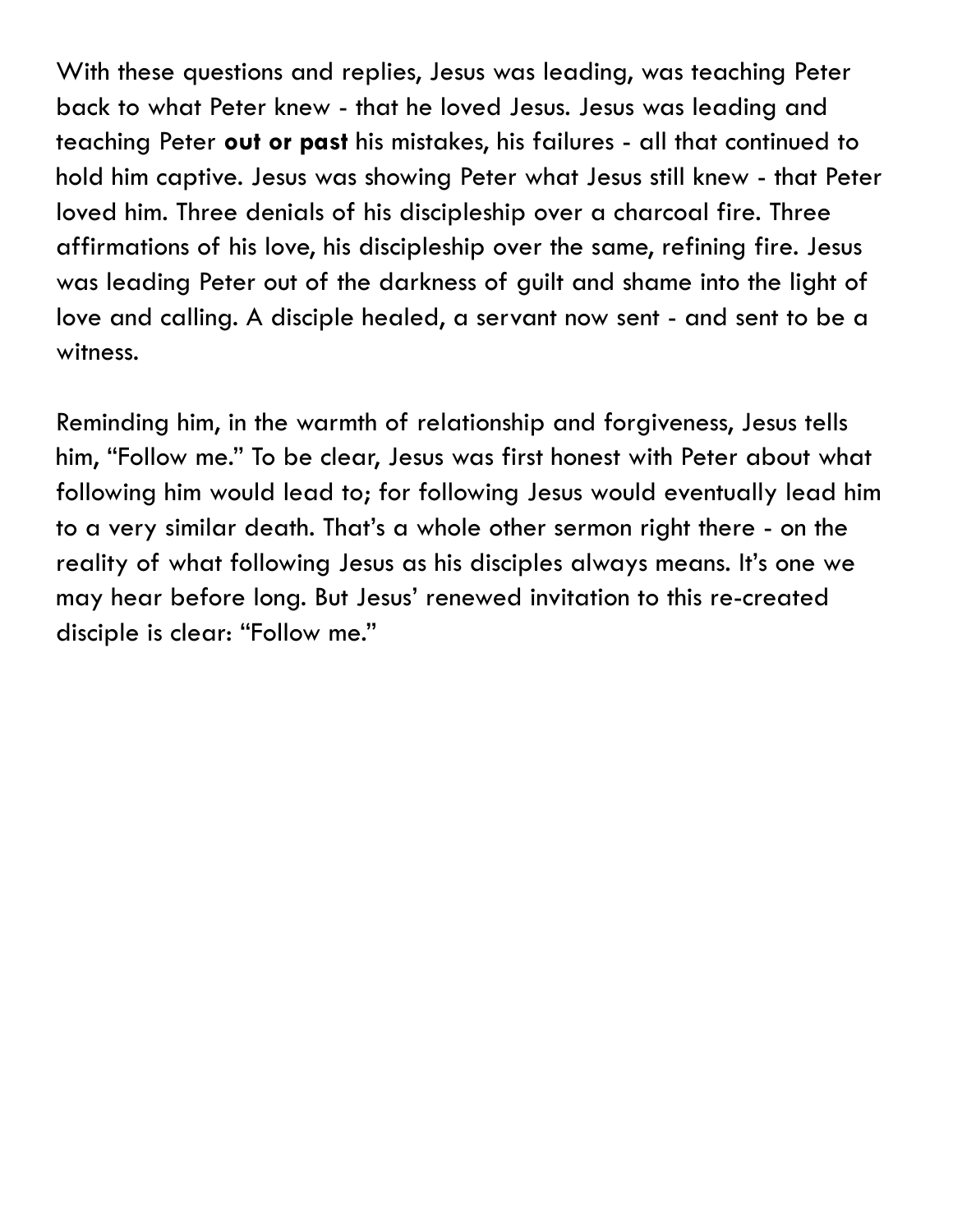We heard the story of another re-created disciple of Jesus in the story of Saul of Tarsus. We heard about the work he was on his way to do in Damascus under the authority of the high priest. We heard about Jesus appearing to him on the road, and his being struck blind. And we heard about the man sent to restore his sight, Ananias.

Ananias has a vision where Jesus tells him to go to Saul and lay hands on him that he might regain his sight. Ananias is skeptical and resistant to the idea, for what he knew of this Saul and what he had come to Damascus to do. But Jesus says "Go, for he is an instrument whom I have chosen to bring my name before Gentiles and kings and before the people of Israel." So Ananias went as he was sent, laid his hands on Saul and said, '"Brother Saul, the Lord Jesus… has sent me so that you may regain your sight and be filled with the Holy Spirit.' And immediately something like scales fell from his eyes, and his sight was restored."

There's a lot here. Did something like scales fall from Peter's eyes before that fire on the beach? Was Saul struck blind to reveal the room of hatred in which he was locked? Was Ananias sent, following The Way to a place he did not want to go, that he might see the locked room that kept him confined? The end result of Ananias going is the healing of at least one disciple who not only regains his sight but is named "Brother," who receives the Holy Spirit, and who is inducted into a community of redeemed disciples seeking to follow the way of the one who has sent them.